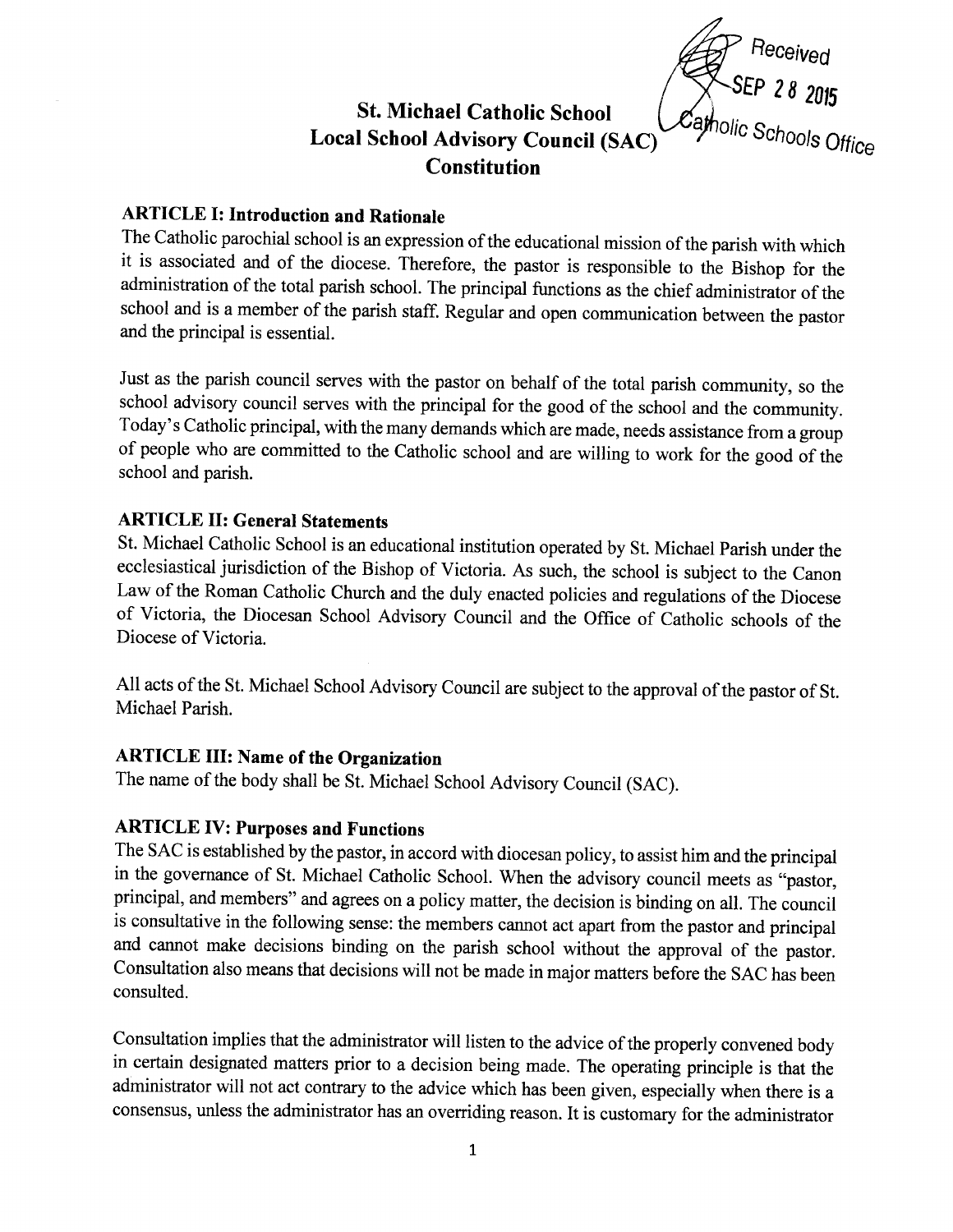to communicate this reason to the consultative body. The areas in which the SAC has responsibility and will be consulted are these:

- Planning
- Policy development and formulation
- o Finances to include budgeting and policies for financial management
- Public relations
- Selection of the principal
- Evaluation of the principal's relationship with the SAC

# ARTICLE V: Relationships with Other Groups:

# Parish Pastoral Council

The SAC and the pastoral and/or finance councils are consultative to the pastor. Therefore, it is essential that good communication exists between the groups. The relationship which exists is one of information sharing and common planning for the benefit of the total community.

## Parent Organization

The president or other official designee of the Home & School Association (HSA) is a member of the SAC.

## Diocese

The relationship between St. Michael School Advisory Council and the diocese is expressed in the general statement of this document as well as in diocesan educational policies which are available for local school advisory council members.

# ARICLE VI: Organization of the School Advisory Council:

# Composition of the Advisory Council

The SAC shall be composed of the following:

- The Pastor of St. Michael Parish, who is an ex-officio non-voting member.
- Seven  $(7)$  lay-representatives, four of whom must have children who attend school at the time of their election/appointment. Three members may be from the parish at large. The majority of the seven lay representatives must be Catholic.
- The president or other official designee of the HSA, who shall be an ex-officio non-voting member.
- The principal of St. Michael Catholic School, who acts as the executive officer of the SAC and is an ex-officio non-voting member.

# Persons Ineligible for Service

Employees of St. Michael Catholic School, their spouses and members of their immediate families (father, mother, brother, sister, children) shall not be eligible to serve as members of the SAC.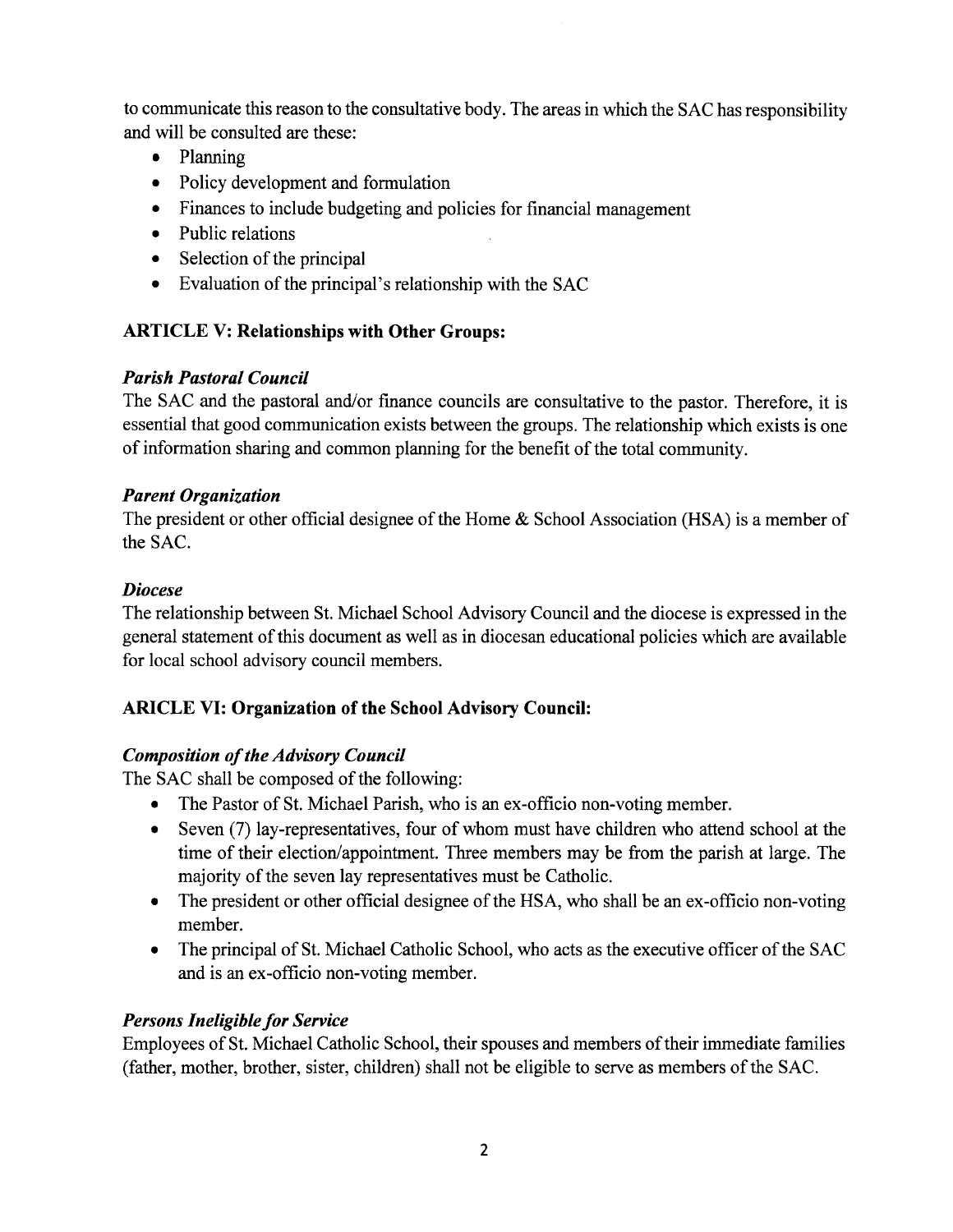#### Eligibility, Nomination, and Election or Appointment of Members

Members completing their term of office on the SAC prepare a list of prospective council members who meet the following criteria:

- Are parents/guardians of students of St. Michael Catholic School or parishioners of St. Michael Parish;
- o Have interest in and commitment to Catholic education and to St. Michael Catholic School's philosophy and mission;
- Are available to attend meetings and periodic in-service programs and to participate in committee work;
- o Maintain high levels of integrity and confidentiality;
- Deal with situations as they relate to the good of the entire school community;
- Be credible witnesses of the Catholic faith (or to their own religions,) to the school community and beyond.

### Election or Appointment of SAC Members

Members who will be leaving the SAC are to present a name or names of possible people who meet the above criteria to the pastor and principal for approval. This is done before any person has been contacted. After the pastor and principal have approved the name(s), the individuals are contacted to see if they will consider being a member of the SAC. These members may be appointed by the pastor and/or elected by the school community. If members are to be elected, an election will be held by hand-delivered or mailed ballot to each adult, school community member. In case of a tie, the SAC will decide in executive session which person will be a member.

#### Term of Office

Term of office for all elected members of the SAC shall be three years. No one shall serve more than two consecutive terms. The terms of office shall expire May 31 and new terms shall commence on June 1.

#### Vacancies

A vacancy occurs when a member resigns from the SAC. In addition, when a member of the SAC chooses to withdraw his or her children from St. Michael Catholic School and subsequently enrolls them in another school, or provides education under an alternative program, he or she ceases to be <sup>a</sup>member of the SAC. When a vacancy occurs, the pastor shall appoint an individual to complete the unexpired term.

#### ARTICLE VII: Officers of the SAC

#### **Designation of Officers**

The officers of the SAC shall be the president, vice president, and secretary whose duties shall be as follows:

• The president shall preside at all meetings of the SAC; conduct internal elections; call all regular and special meetings; direct the functions and goals of the SAC; enforce the by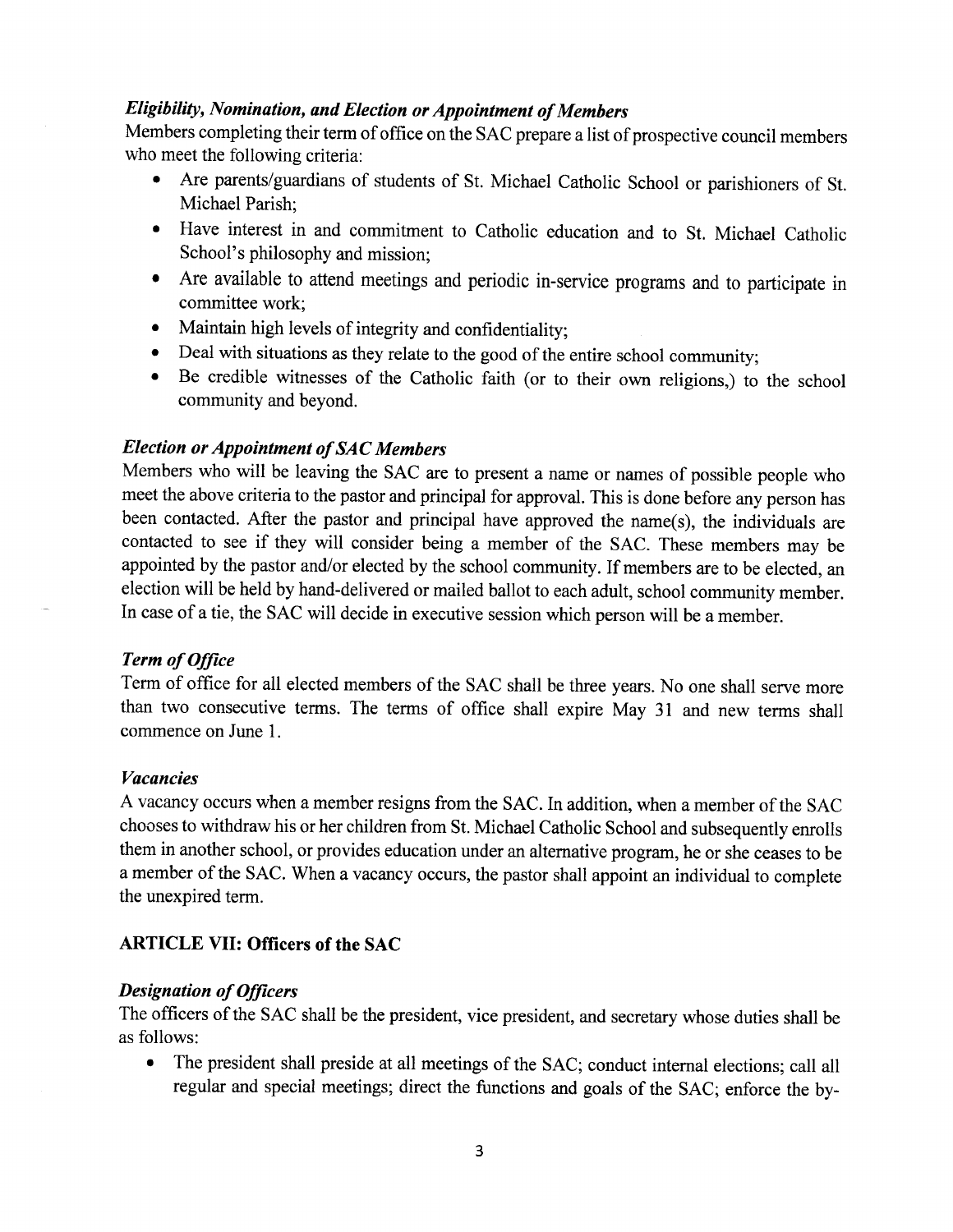laws, and perform any and all duties incident to the office of president. The president shall appoint all standing and ad-hoc committees and their chairpersons.

• The vice-president shall perform all duties of the president in his or her absence.

 $\sim 10^{-1}$ 

 $\bar{z}$ 

• The secretary is a member of the council who records minutes for each meeting and sends any corespondence for the SAC.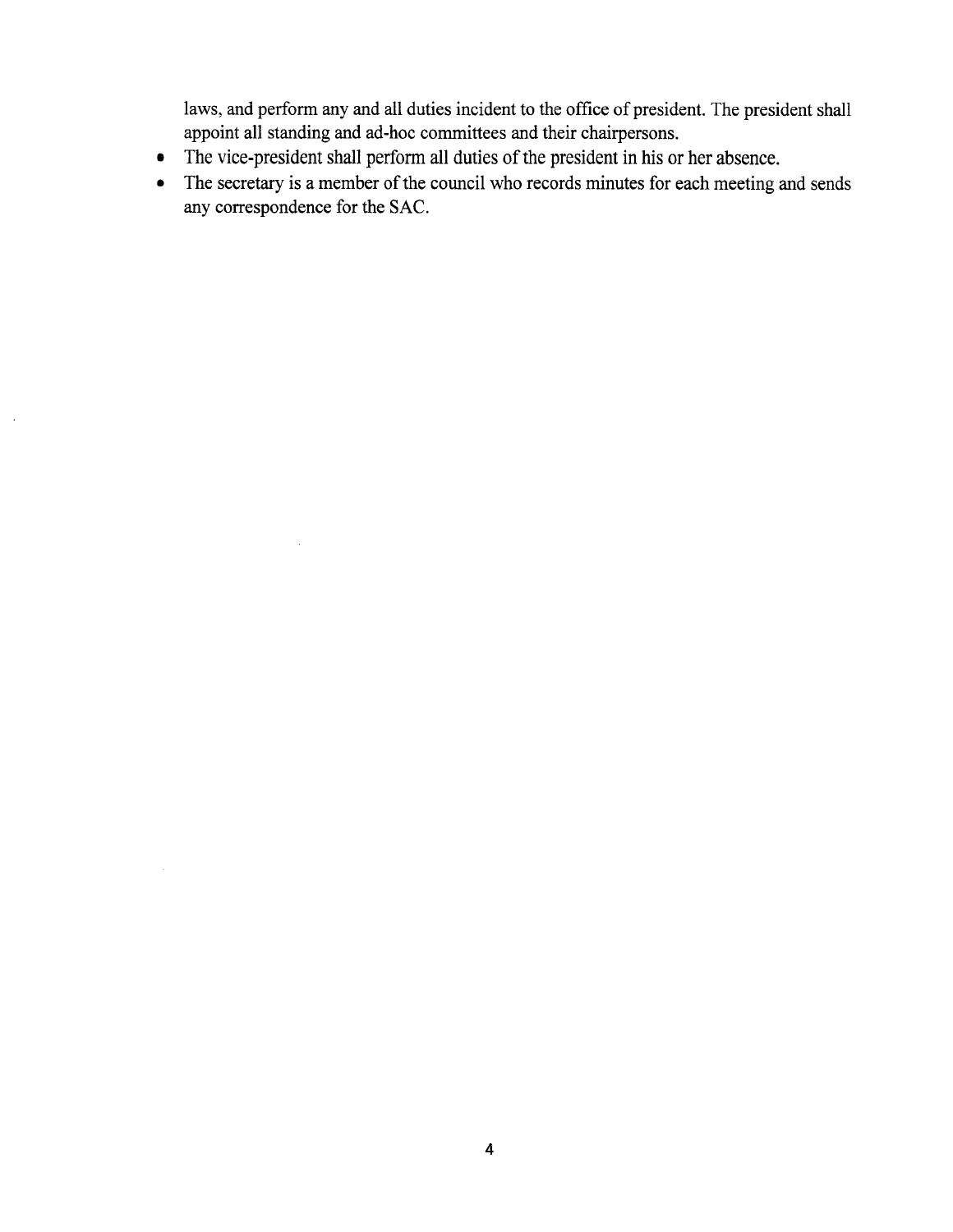# St. Michael Catholic School Local School Advisory Council (SAC) By-Laws

### ARTICLE I: Purpose and Funcfion

#### Finances

- The SAC is responsible for formulating and maintaining a fiscal policy designed to insure maximum educational opportunity, growth, and development in accordance with the following:<br>• Capital Indebtedness: The capital indeb approval when required.
	- o Budget: The SAC shall have responsibility annually to recommend for approval the budget for ordinary operations and maintenance of the school. A preliminary budget should be presented to the SAC at the April meeting. This budget should include income needed from tuition, parish subsidy, and other sources in order to meet the projected expenses. The preliminary budget, titled, Annual Operating Budget, will be presented prior to the beginning of the new fiscal year beginning August 1, in order that the budget may be recommended for approval. It is recommended that approval and signing take place prior to June I at the May SAC meeting for submission to the Office of Catholic Schools (OCS) by June 1. In September, the budget will be refined based upon enrollment, salary obligations, amount of available subsidies and other available income. This Revised Annual Operating Report shall be presented in writing to the entire board not later than September 30 for approval and signature. This report will be submitted to the OCS by October 1. \*The budget shall not be recommended for approval until and unless it is a balanced budget which provides for fiscal operations which will allow the school to meet its current obligations.

Selection of the Principal<br>The SAC shall participate in the process for selecting the principal following all regulations issued by the OCS in this regard and make its recommendations to the pastor and Diocesan Superintendent of catholic Schools for appointment of the principal.

# ARTICLE II: Organization of the School Advisory Council

At the first meeting after the Christmas break of each year, the nomination/appointment committee, which is made up of those who will be leaving the SAC, will prepare a list of suggested names of persons eligible to serve on the SAC.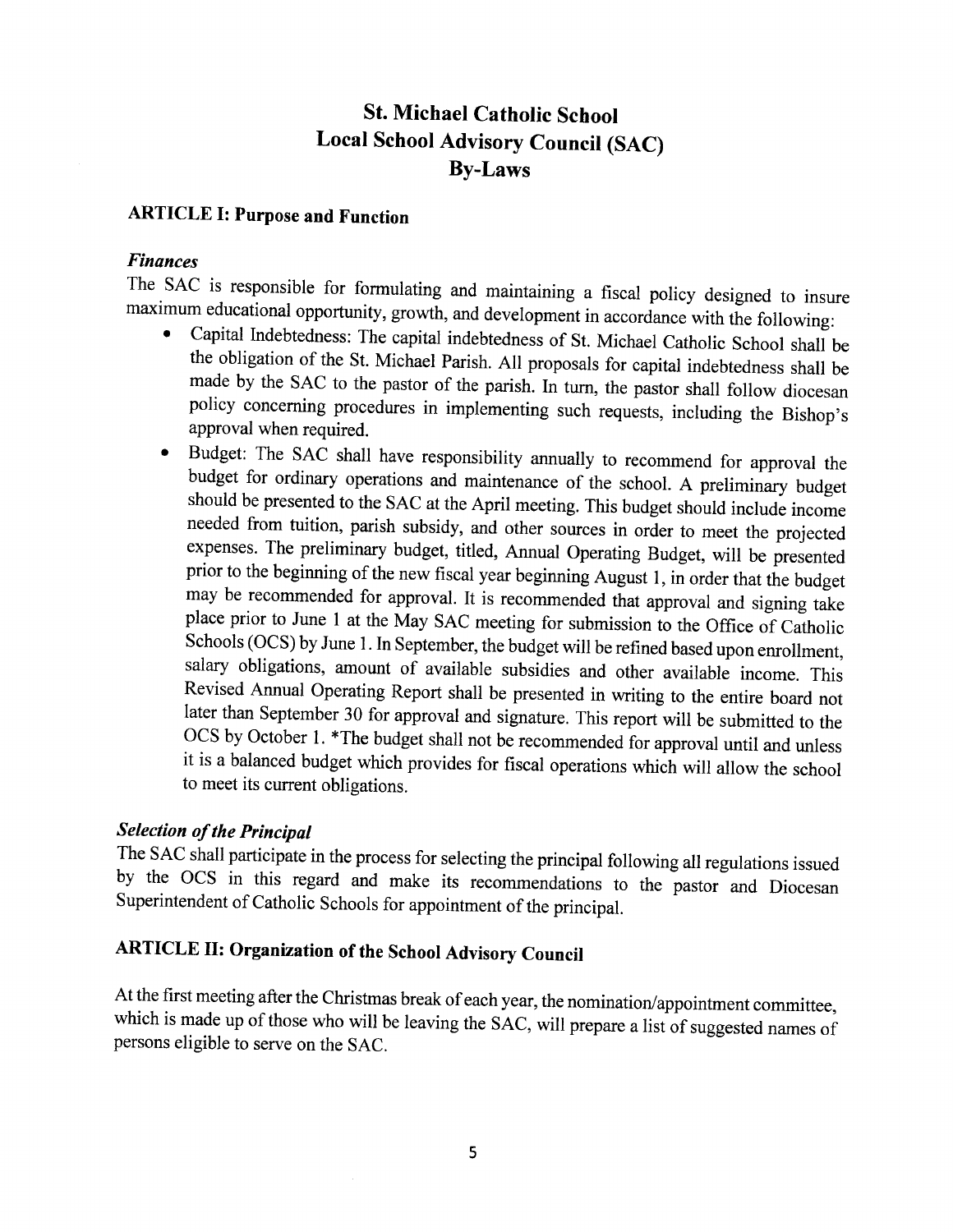Members who have three un-excused absences from meetings in a twelve (12) month period may lose membership by action of the SAC. The following procedure will apply:<br>• The member will be notified by the president or pastor.

- 
- 
- The member shall be given opportunity to respond.<br>• The SAC may act or not act as the case may indicate.
- The SAC may act or not act as the case may indicate.<br>• The pastor shall appoint a replacement for the remainder of the school year.

# ARTICLE III: Officers of the School Advisory Council

Special Provision for Secretary<br>With the approval of the SAC, the president may appoint a person, who is not a member of SAC, to record the minutes. The secretary shall maintain a high level of integrity and confidentiality and assure the preparation of typed minutes of each meeting of the SAC including copies of all written<br>reports presented at meetings. A complete set of minutes shall be sent to the Superintendent of Schools for the Diocese of Victoria. The original minutes shall be contained in the school files and considered official record of the school. Minutes of the SAC meetings shall be submitted to members prior to the next reg

# ARTICLE IV: Meetings of the School Advisory Council

# Time and Place of Meetings

Regular meetings of the SAC shall be held at a public designated place suitable for the orderly conduct of business and attendance by members and non-members. The date and time for each regular meeting shall be made public. Special meetings may be called by the pastor and principal. The principal must be present at all meetings. The pastor is strongly- encouraged to attend all meetings. All SAC members will be notified of the date, time, place, and purpose of each special meeting at least twenty-four hours in advance of each such meeting. If SAC meetings are attended by non-members, the SAC will go into executive session whenever the issues involve confidential matters.

# Presentation by Non-members

With the exception of the Bishop and the Superintendent of Schools for the Diocese of Victoria, no person or group shall have the right to address a meeting of the SAC unless prior written<br>approval has been obtained. Any person or group desiring to address a meeting of the SAC shall notify the president, in writing, of the nature of their request no less than seven (7) calendar days<br>prior to the next meeting of the SAC. On receipt of such a request, the president shall be required<br>to approve such a re presentation to be made. Notice of such presentation shall be given to each SAC member in advance of the meeting at which it is to be made.

If a request to address a meeting is made and the president, pastor, and principal all agree that the request is on an emergency nature, approval of such an emergency request shall be granted no less than forty-eight (48) hours before the SAC shall be notified of the nature of the request and the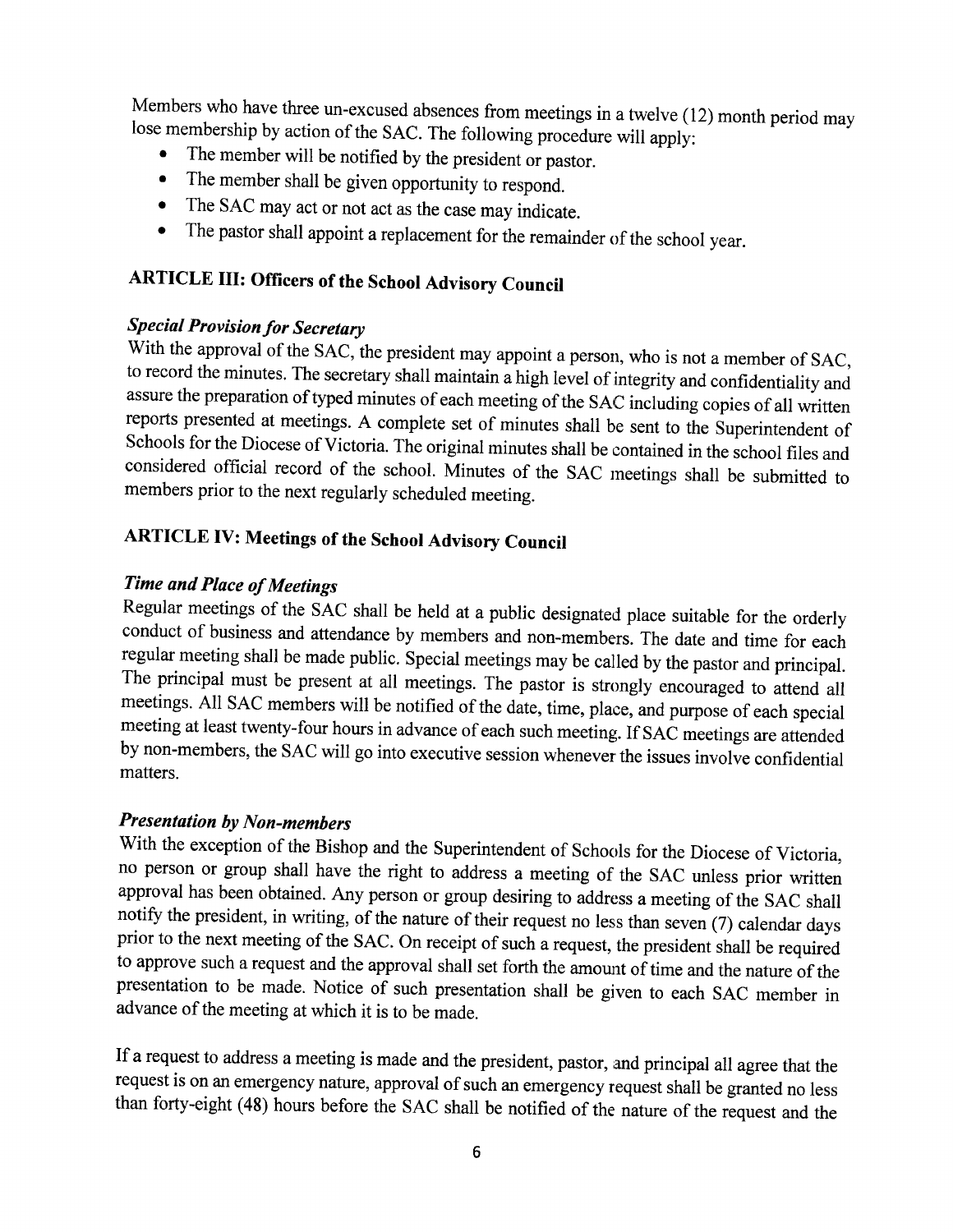presentations. Approval of an emergency request will specifically provide the person or persons to make the presentation, the nature of the presentation, and time allotted. No final action may be taken on any matter presen

# Rules of Order

Ordinarily, decisions regarding policy matter and other major issues are not made at the "first reading" which is for information and clarification. At that time, the SAC begins its decisionmaking process. In order to make the best decisions, the consensus method of decision-making should be used. When the SAC is unable to reach a consensus, a vote should be taken and the minutes should reflect the different

The decision of the SAC shall be considered approved and should be implemented when the pastor approves the written recommendation by affixing his signature.

## Order of Business

The ordinary order of the meeting shall be:

- I. Call to Order
- II. Opening prayer
- III. Routine Matters
	- a. Roll Call
	- b. Approval of minutes
	- c. Acceptance of Agenda
	- d. Communications with the SAC (if applicable)
- ry. Home and School Association Report V. Old Business
- 
- VI. New Business
- VII. Information and proposals
	- a. Principal's Report
	- b. Pastor's Report
	- c. Committee Reports
- VIII. Future Business
- IX. Adjournment
- X. Closing Prayer

# ARTICLE V: Committees of the School Advisory Council

There shall be committees as deemed advisable.